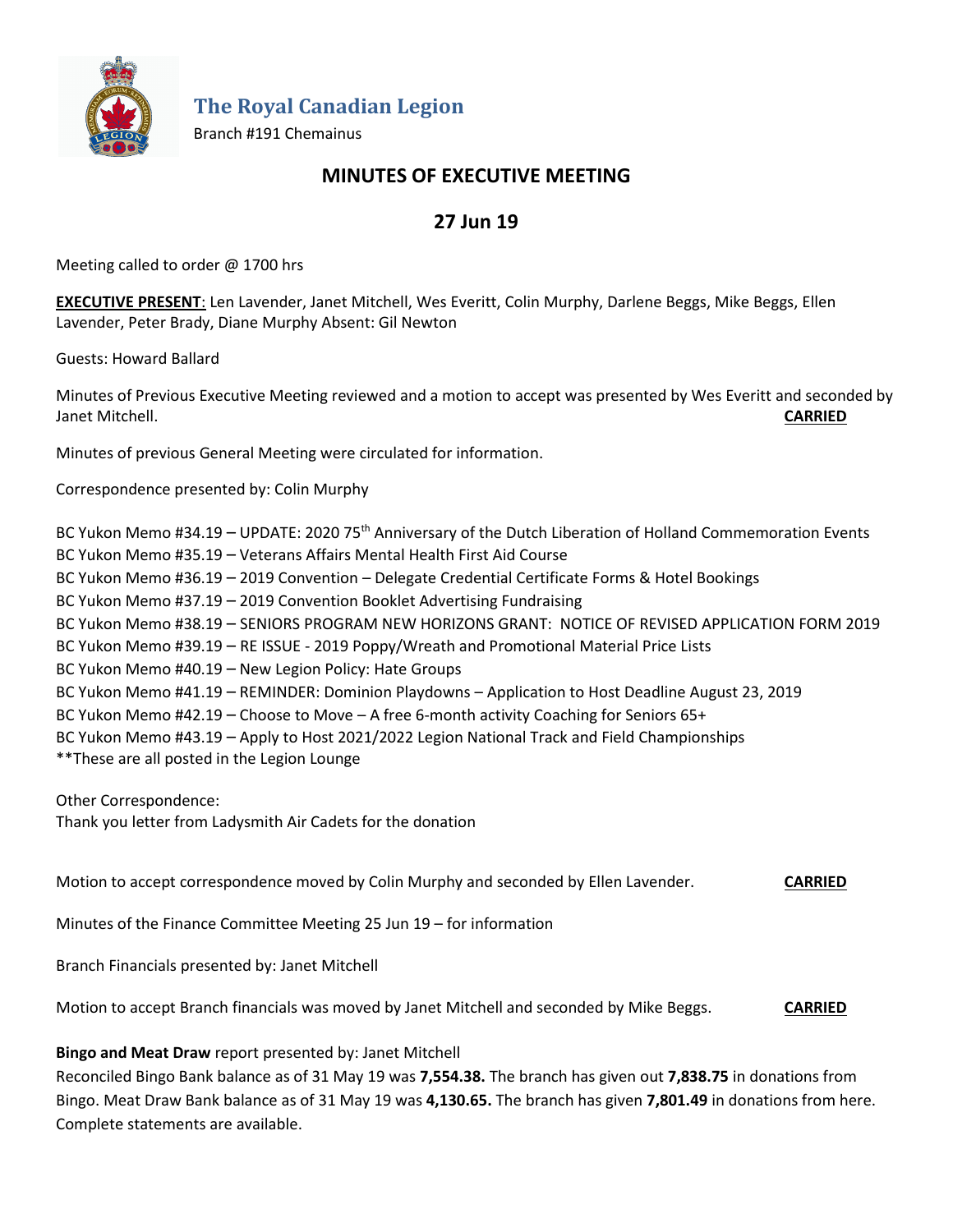A motion was made by Janet Mitchell and seconded by Darlene Beggs to accept this report as presented. **CARRIED**

**Donations** presented by Janet Mitchell: SUE: Cockrell House – \$2000.00 from Poppy motioned to accept by Janet Mitchell seconded by Wes Everitt. **CARRIED**

SUE: Afghanistan Memorial Plaque – \$600.00 from Poppy motion to accept by Janet Mitchell and seconded by Diane Murphy. **CARRIED**

Chemainus Valley Cultural Arts Society – \$1000.00 from Bingo VI Compassion Dogs – \$500.00 from Bingo Motion to approve the donations by: Janet Mitchell seconded by Darlene Beggs. **CARRIED**

#### **COMMITTEE REPORTS**

**Membership** presented by Darlene Beggs

Darlene presented the following applications for membership:

| Doug Sales          | Ordinary  |
|---------------------|-----------|
| Kirsten Waller      | Associate |
| Paul McGregor       | Associate |
| Julie MacQuarrie    | Associate |
| Mark Hartley        | Associate |
| Clare Jane Bezjack  | Associate |
| <b>Terry Biggar</b> | Ordinary  |
|                     |           |

A motion was made by Darlene Beggs to accept these applications for approval at next General Meeting, seconded by Diane Murphy **CARRIED**

**PRO** presented by: Colin Murphy – Nil

**Sick & Visiting** presented by Diane Murphy – COL, Legion Tribute and reception for Gordon Hughes this Saturday. Vera Smart widow of veteran George Smart and aunt to our Mike Beggs passed away on the weekend.

**Youth & Sports** presented: Nil Report

**Service Officer** presented by Mike Beggs – Nil

**Poppy** presented by Janet Mitchell: Poppy order/report for the year has been sent.

**Bar** presented by Peter Brady: In going along with recommendations from our audit committee Peter has recommended increase in prices of some stock. List to be advertised and read out at the Gen Meeting. Prices are still below community averages on normal prices. He also made the recommendations that the prices upstairs in the hall be raised as well in line with this list.

**House** presented: New dispensers will be installed as they become empty. New windows have been installed. Application has been submitted through New Horizons Grant for new tables and chairs but don't expect to hear anything until next April. Approval in for the new heat pumps work to start on the 15 Jul. Time clock on cooler had to be replaced.